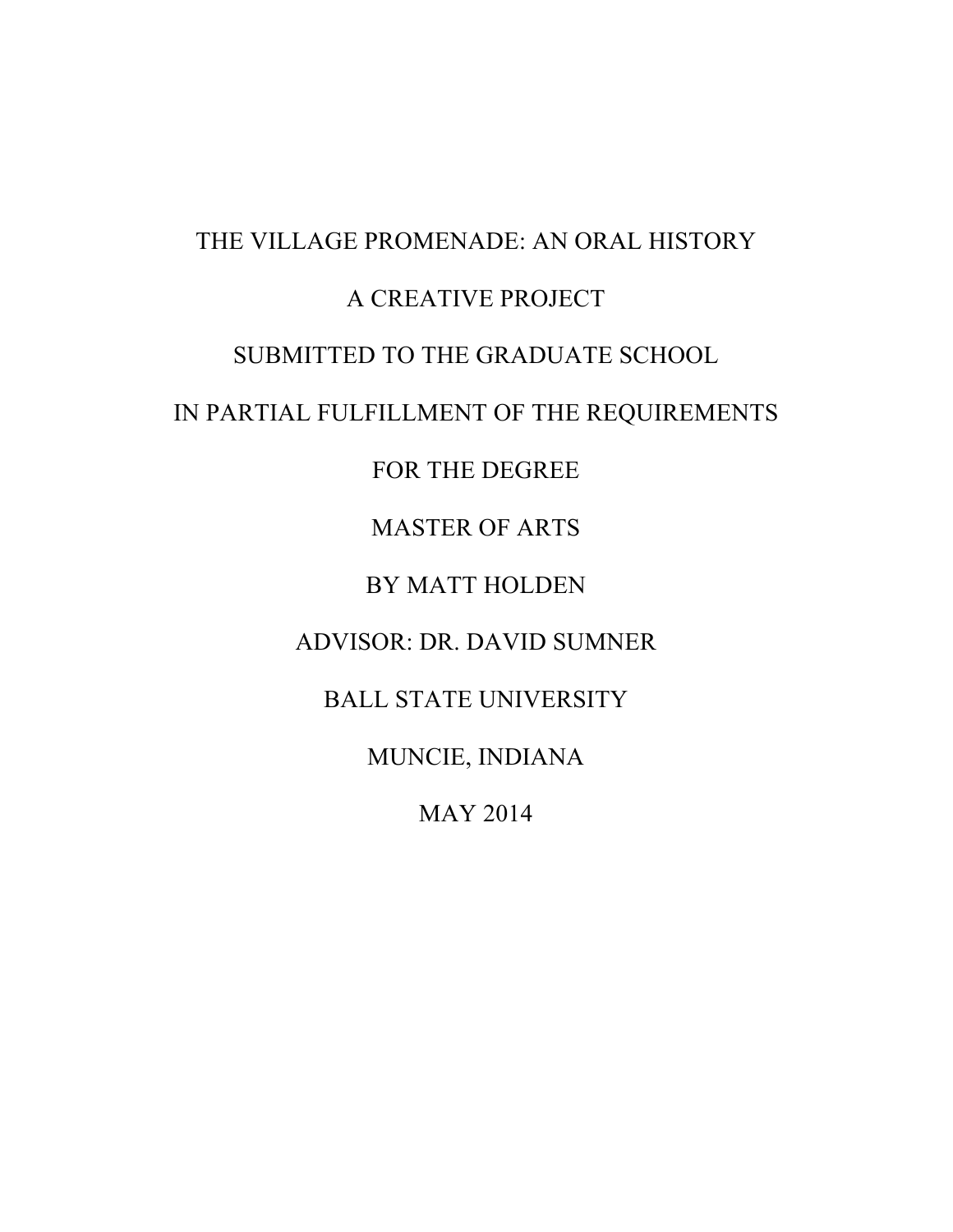# **CONTENTS**

| Chapter                            | Page |
|------------------------------------|------|
| 1. ACKNOWLEDGEMENTS                |      |
| 2. PROCESS                         |      |
| 3. LINK TO PROJECT                 |      |
| 4. BIBLIOGRAPHY/ LITERATURE REVIEW |      |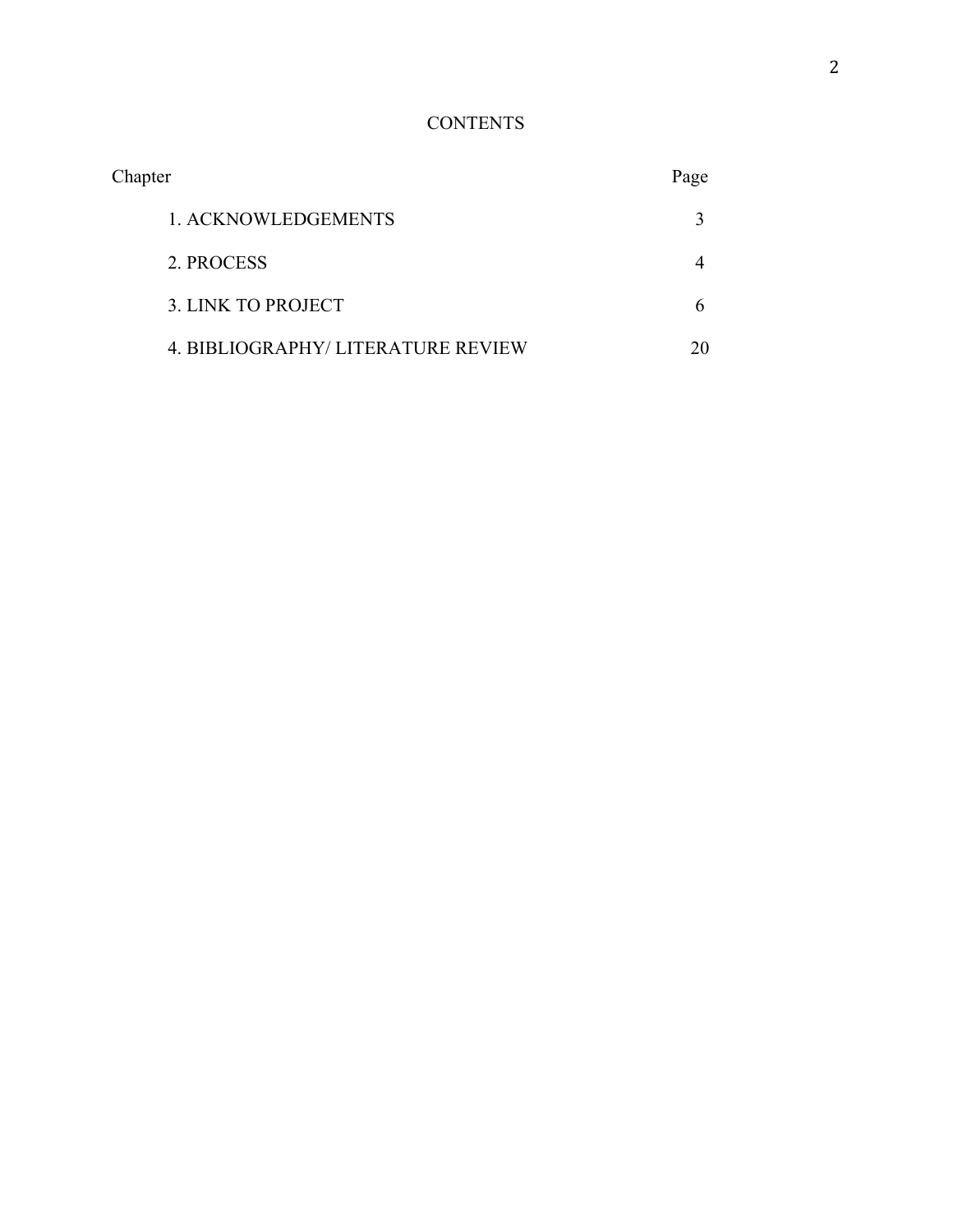# ACKNOWLEDGEMENTS

I want to thank Dr. David Sumner for helping see me through this process and guiding my work, as well as Brad King for offering his advice.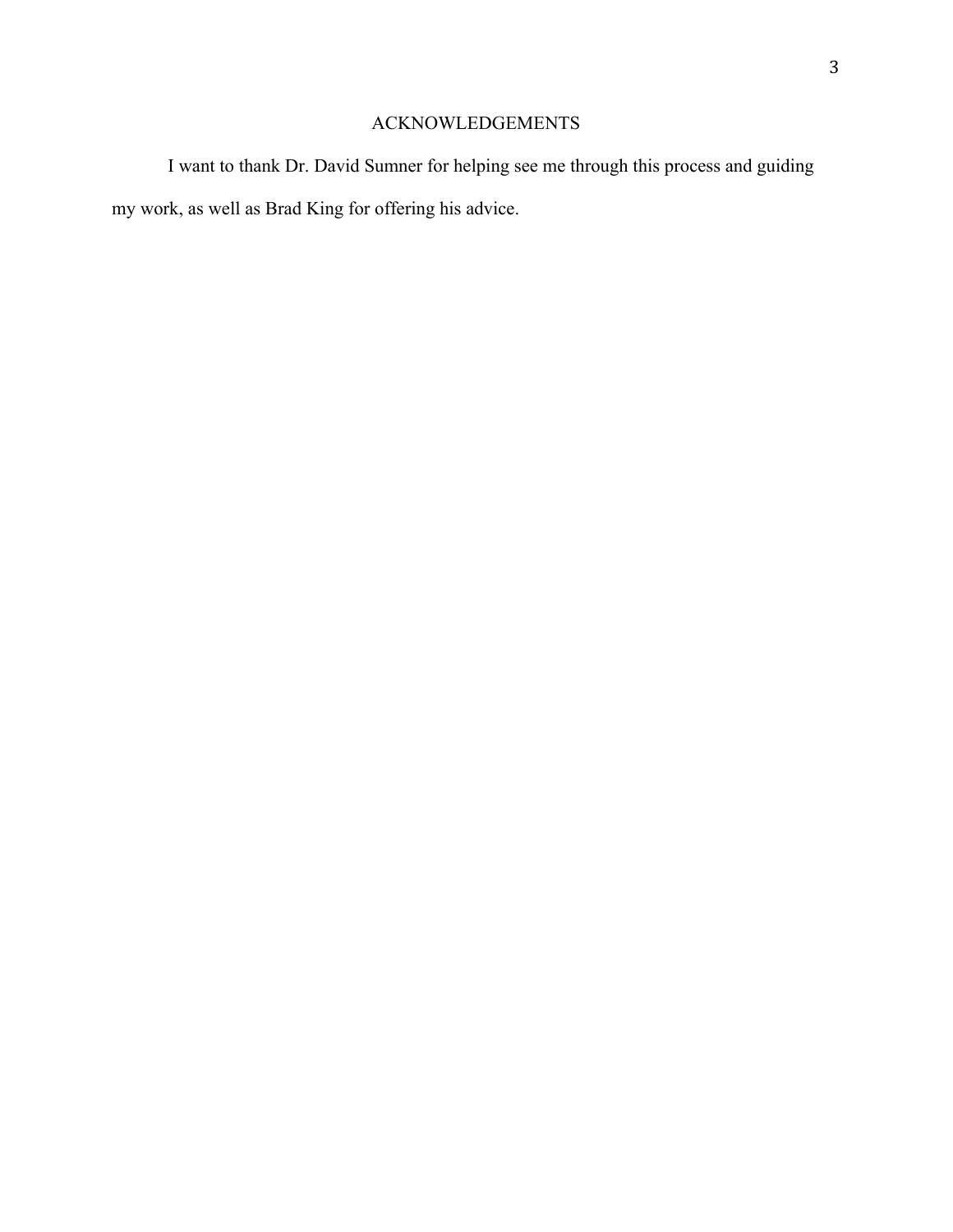#### PROCESS

In order to complete this project, there were a couple of different steps I needed to take. An oral history is a long form piece of nonfiction that is told through the quotations of my subjects as they retell stories and anecdotes about an event. (The event here obviously being the Village Promenade negotiations and initial construction work.) It requires sound interviewing skills that bring out the best stories from the sources in a way that makes them comprehendible without much exposition. That is challenge with this project: telling a story without using all of the tools necessary to do so on my own. Instead, it will require me to ask the right questions in order to get the different story elements out of the quotes.

While interviewing, I recorded everything not only for my records but also for audio clips that I edited and posted as part of my multimedia storytelling. Aside from taking a different approach to conventional storytelling, I also hope to present this story on a couple of different platforms. Using the Creatavist, I was able to upload the story as text with audio files and photos to supplement the text story. These different elements serve different purposes. The audio will help put a voice to a name, as well as a face if I include pictures of some of my sources. It's one thing to read someone's quotes in a story, but it is something else entirely to hear their voice and see what words they put emphasis on as well as their tone when responding to some of my questions. Was the subject enthusiastic to tell that story? Did they sound hesitant or distant? Those things are hard to portray in text but can easily be done with audio.

Pictures can obviously put a face to a name, and help create these characters within the story that I am showing, but what I was also able to do is show some of the stuff that I'll be talking about in my story.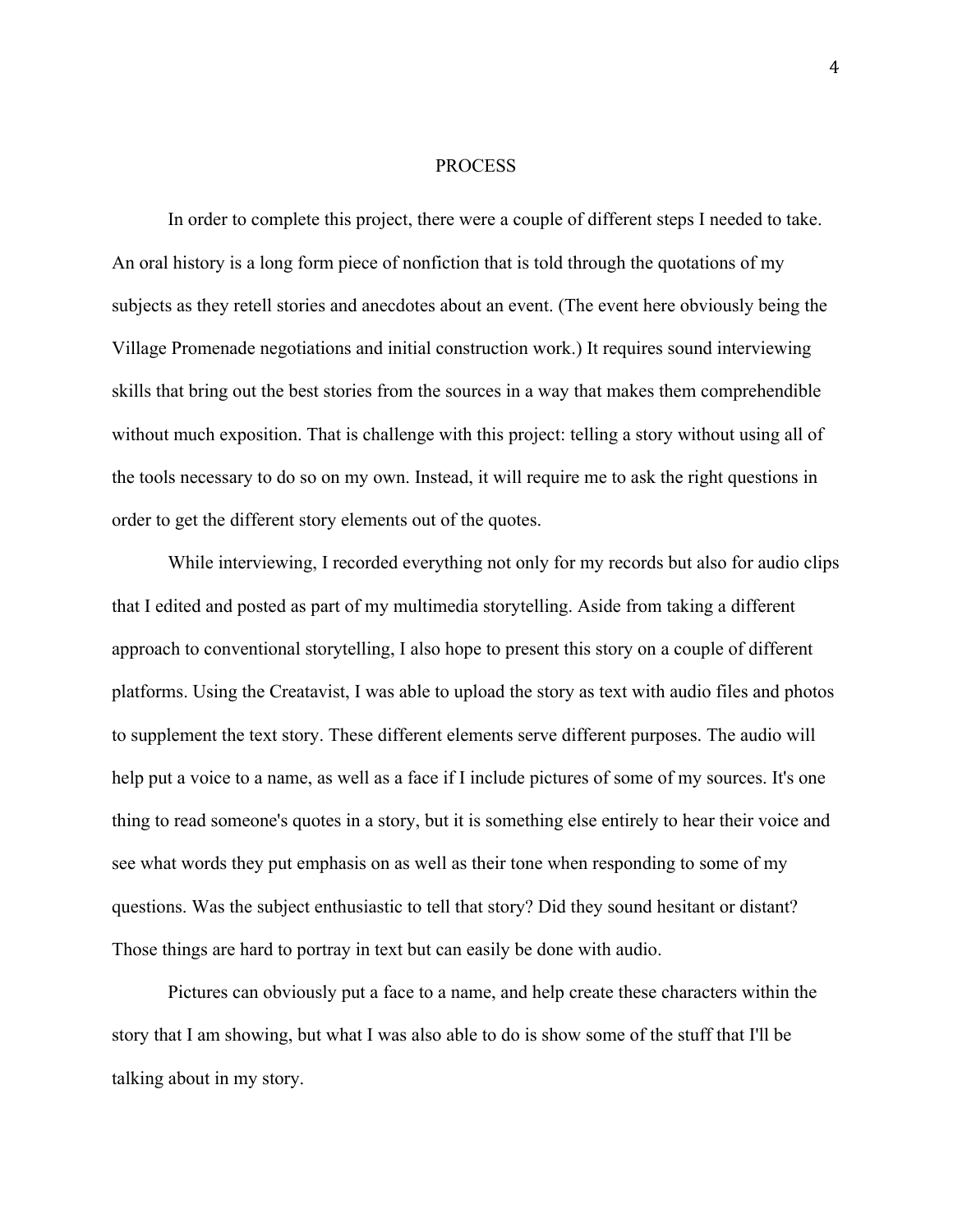By adding these different media components, I have created an engaging long form story that showcases my multimedia storytelling skills.

In creating this work, I have been able to independently publish the story online via a URL listed in the next section as well as in the Creatavist App, which is available in the App Store for iOS and Android. By doing all of this I hope that I have a creative project worthy of a master's degree and also worthy of publishing by local, regionals and potentially national publications that want a story about how a city and university can work together for the benefit of the community.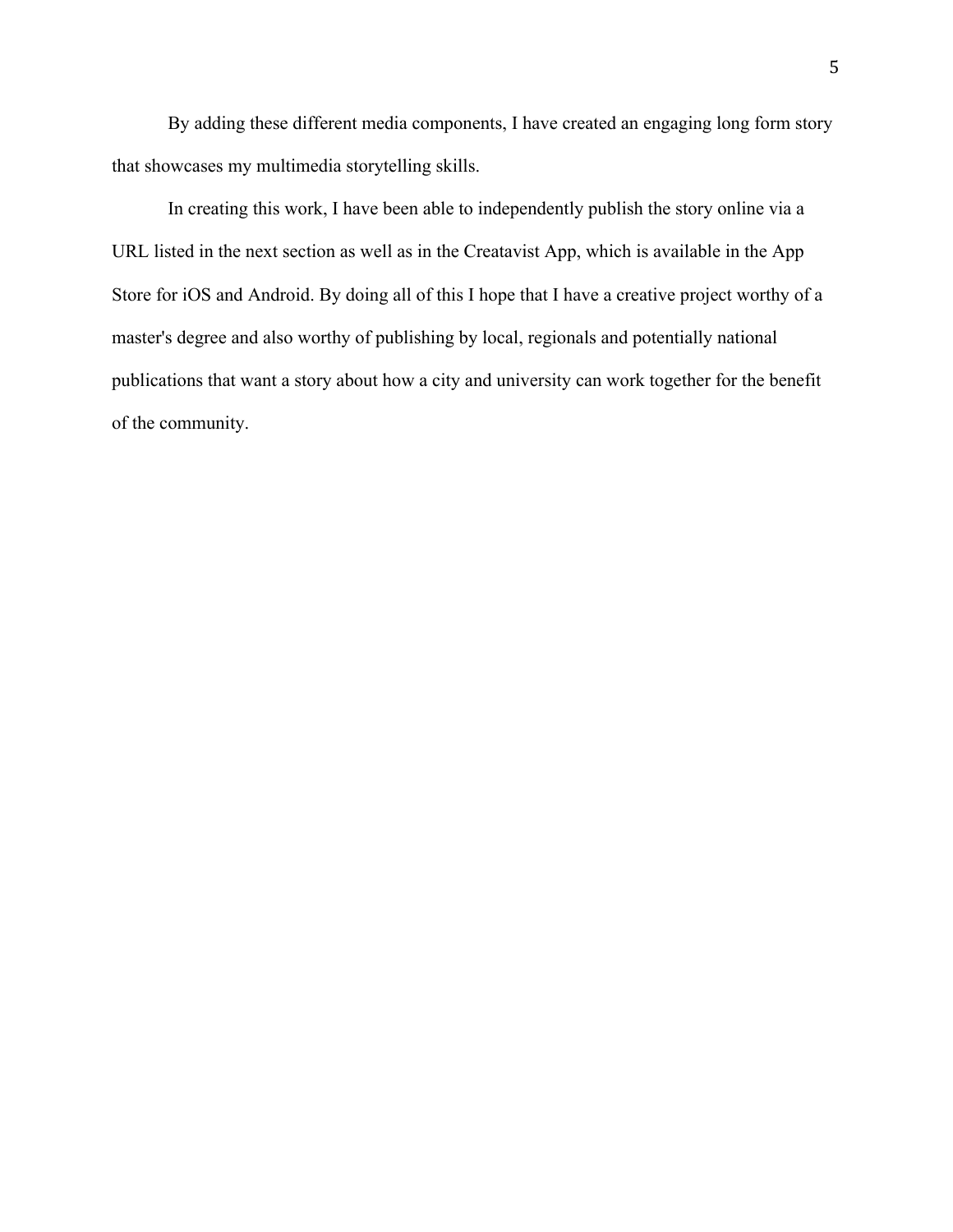# LINK TO PROJECT

Here is the URL to my project, which can be accessed on any device:

https://mattholden.creatavist.com/thevillagepromenadeanoralhistory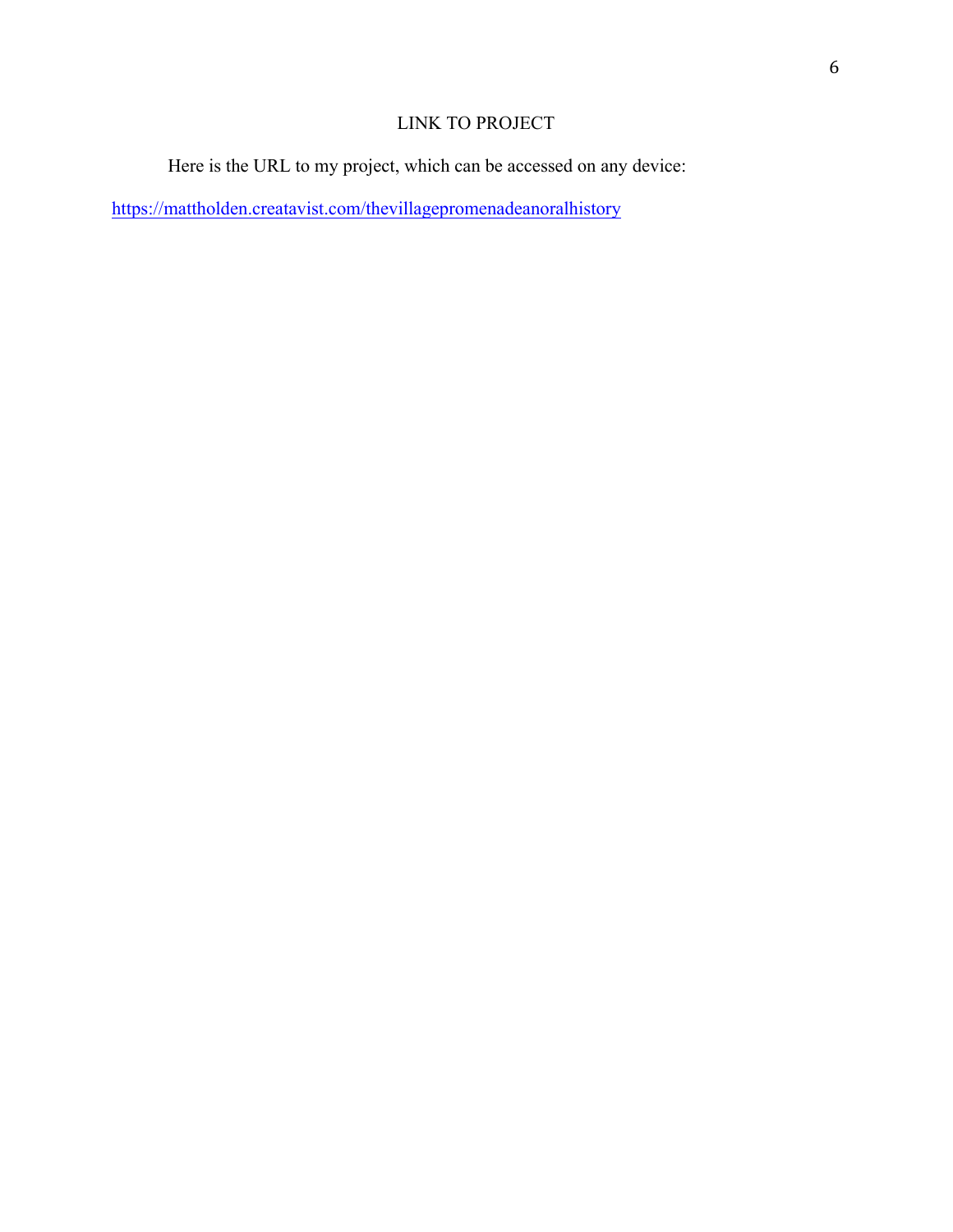#### BIBLIOGRAPHY/LITERATURE REVIEW

#### **McBride, Michael. (2005, April 17). It takes a village.** *The Muncie Star Press***, pp. A1.**

In a story that ran eight years ago, McBride profiles the changes that happened in the village, while talking to Jerry Wise who sold Ball State University multiple properties leading up to the village. McBride also talks to Miles Ogea, who owns the MT Cup and Motini's, two of the few establishments that are still standing from that time. Wise mentioned plans to demolish the University Square building in order to build an office complex. This is the same building that has been recently demolished in order for the Village Promenade to exist.

This article shows that a lukewarm attitude towards the businesses in the village has been consistent over the past couple of decades. This article features two major players in control of the village in Wise and Ogea. Though they both are no longer involved in such a large capacity, it is important to see that Wise had at one time planned to renovate the area and that has since failed. This goes to show that there have been failed attempts and rocky relationships between the university and business professionals.

# **Roysdon, Keith. (2013, August 23). Village project could begin next week.** *The Muncie Star Press***, Local News.**

The construction of the parking garage, which is co-owned by the city of Muncie as well as Valparaiso developer IPA, started the next week. Construction had to start soon because the developers plan to have the apartments available to students by the start of the 2014 school year. The city is building the parking garage and IPA will then rent out a certain number of spots for their apartments. Changes to the parking garage were made after the realization that unleveled ground would make a pool impossible. Quoted in this story is Todd Donati, executive director of the Muncie Redevelopment Commission.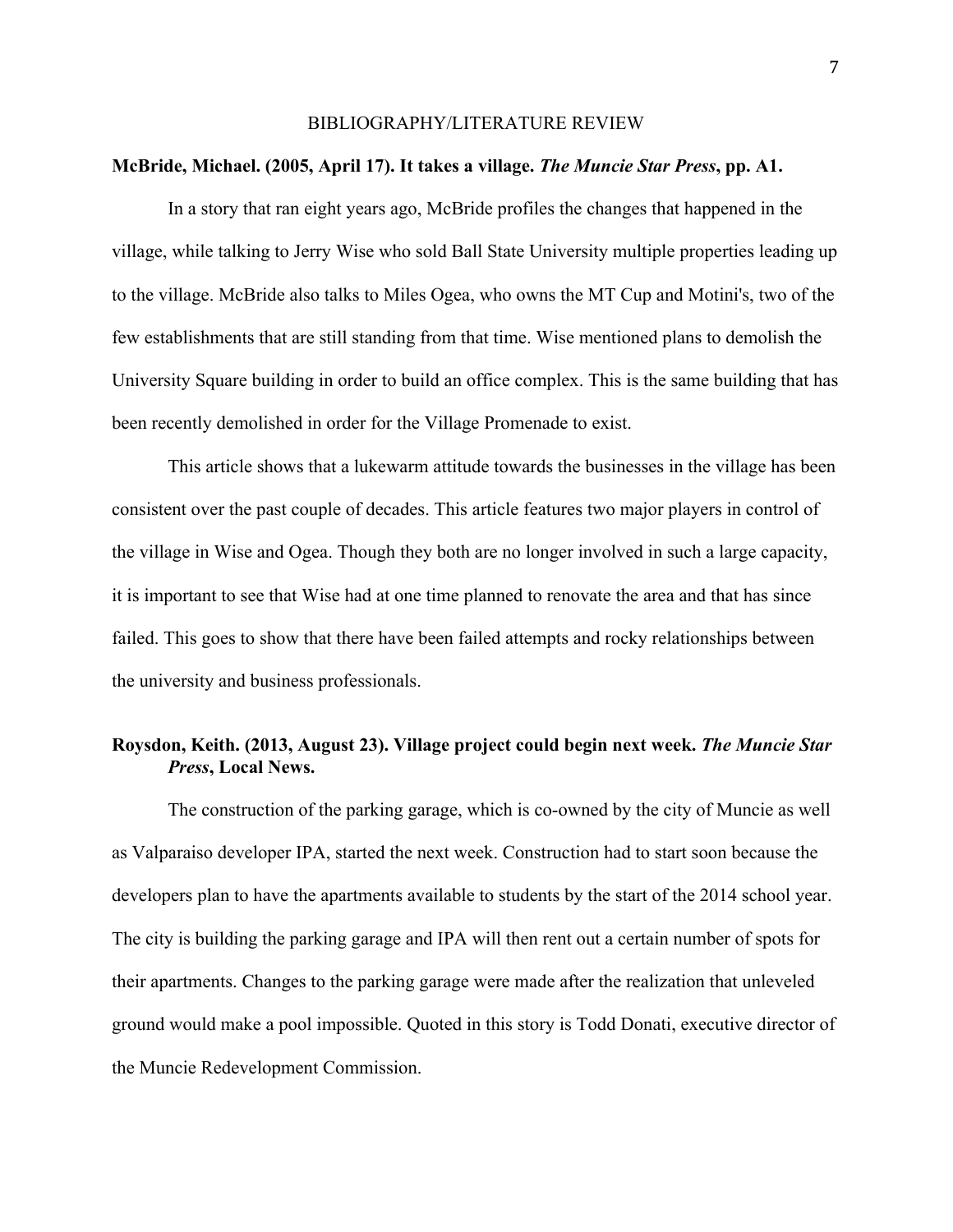This story shows the relationship between the city planning committee and an independent developer, which is another relationship I will cover in my story. All of these different parties have something to gain from this project, so the tension of making sure the garage is done on time can lead to potential conflict. I will interview both groups and discuss this tension as well as how the negotiations went.

# **Roysdon, Keith. (2013, May 16). City approves street closing for Village project.** *The Muncie Star Press***, Local News.**

Todd Donati was again quoted in this story covering the closing of Dill Street for up to a year in order for the construction to happen. According to this story, the parking garage was set to start going up some time in June or July, but it in fact didn't start going up until the end of August. The reasons for the delay are unclear but it is an intriguing component of the story.

Also important is the mention of Dill St. Bar & Grill, a bar that has been a constant in the village for some time and has been forced to move into a renovated bookstore. The impact of the construction on small businesses and small business owners such as this will be another component of the story, covering how they handled the change with regards to getting building permits, renovating the new space, etc.

# **Walker, Douglas. (2013, June 4). Council adopts measures for village project.** *The Muncie Star Press,* **Local News.**

In early June the Muncie City Council voted 7-2 to participate on the Village project. The dissenters were Republican Brad Polk and Democrat Linda Gregory. Polk was quoted as saying, "I'm supportive of all development in Muncie that will bring jobs, but I at this time will vote no." The vote included the approval of a \$5 million bond that will be loaned to the Delaware Advancement Corp. in order to build the parking garage that will have an estimated 342 spaces.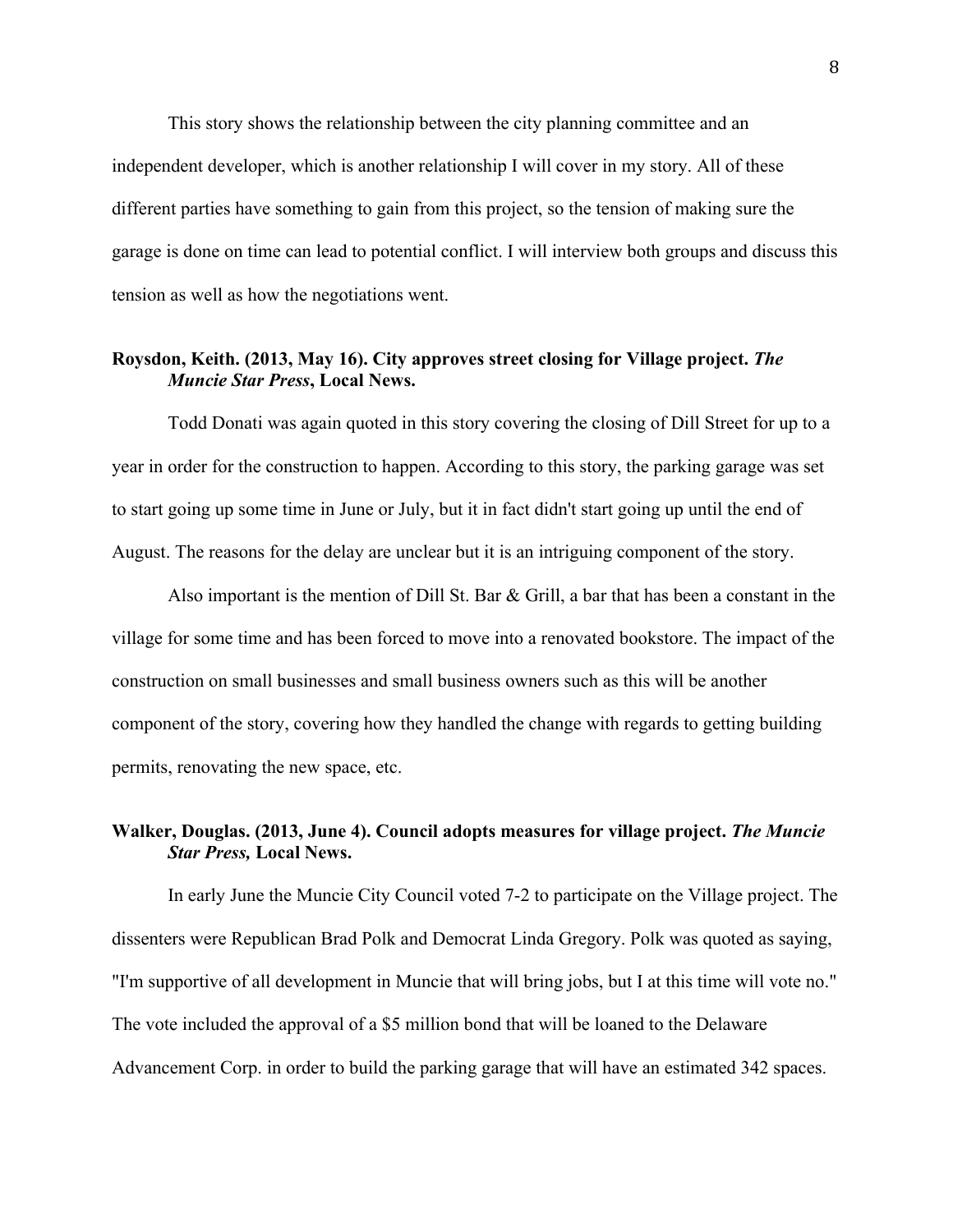Donati said about the parking garage that it is "one of a stream of many processes that have gone on for several months."

The load to get the parking garage funded was a big component of the beginning of this process, as noted in the quotes here. What hesitation there was to load the money out was based on the fear that it might not be paid back by leasing out the parking spaces. This story also mentions subjects who voted no by name, giving me sources that opposed the operation to talk to.

# **Roysdon, Keith. (2013, June 14). After talks, city and BSU united on village project.** *The Muncie Star Press,* **Local News**

The first clear-cut story that showcases the relationship between the university and the city, this story quotes university vice president for business affairs Randy Howard, who talks about the formation of both the Village Overlay Ordinance as well as the Village Review Committee, two governing bodies from the university who will work with the city in making sure the Village project hits all of its deadlines. The story also talks about the Ball State Federal Credit Union, which is moving to the Student Center as part of the renovations. This is cited as another example of the university playing nicely with the city.

This is the first story that discusses the relationship, and mentions two governing bodies from the university that have been formed in order to carry out this project. It is of interest to note that both the city and the university have formed new committees to oversee this process. I will look at who is on these boards and what their impact is on the decisions and negotiations of the project.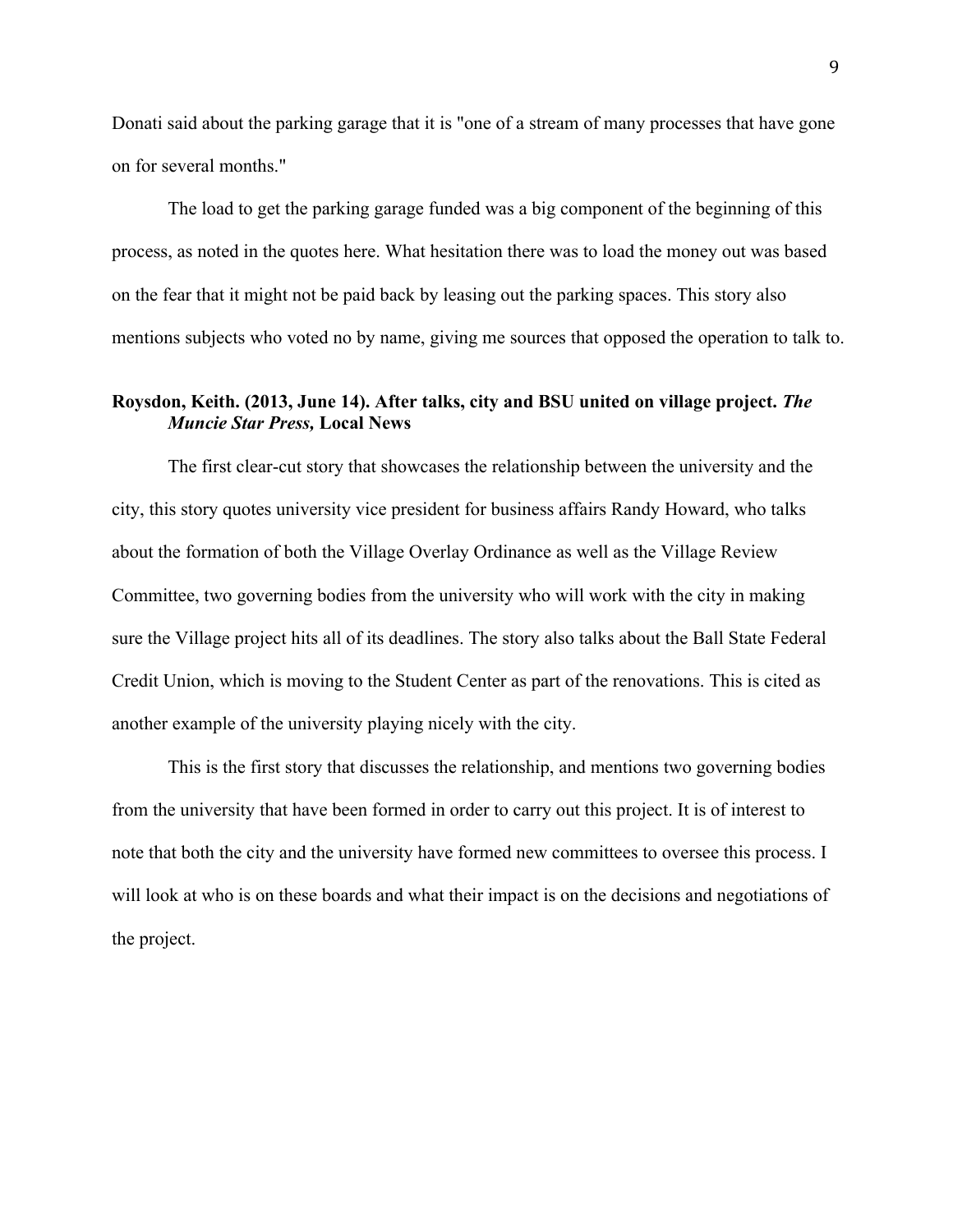# **Roysdon, Keith. (2013, Feb 15). \$60M campus-area development gets boost.** *The Muncie Star Press***, Local News.**

This February article chronicles the creation of the Cardinal Redevelopment Project Area, a development area given approval by the Muncie Redevelopment Commission. This was the result of discussions between Mayor Dennis Taylor and Investment Property Advisors (IPA). IPA has a history of similar projects. Architect professor and MRC member Tony Costello noted the large amount of property that the University has purchased, hoping for additional developments like this one to the area southeast of campus.

There is so much red tape in getting something like project off the ground, and this is another example of that. You have to form a development area before you can develop on it. Costello's quotes are interesting, and will lead me to look towards the future beyond this project as well, into what the University might develop next.

## **Roysdon, Keith. (2012, Sept. 28). Big development could change Village near Ball State University.** *The Muncie Star Press,* **Local News**

Word is just now starting to get out about a project coming to the village, and this story takes an optimistic look at the potential private-public partnership required to start building. This story reports that the project would range from \$45 to \$50 million, and that will obviously go up higher in the future. Milhaus Development bought the property in 2011, and has yet to act on the property. This story also mentioned an anonymous proposal in 2010 from a group out of Fort Wayne that didn't want to be identified.

The role that Milhaus has played in this is interesting, because based on this story it seems as if they got squeezed out to make way for a new development. Through interviews I will have a clearer image of how this happened, but it's interesting to note the tension. Also, the anonymous proposal is another group that had seemed to throw their hat in the ring only to pull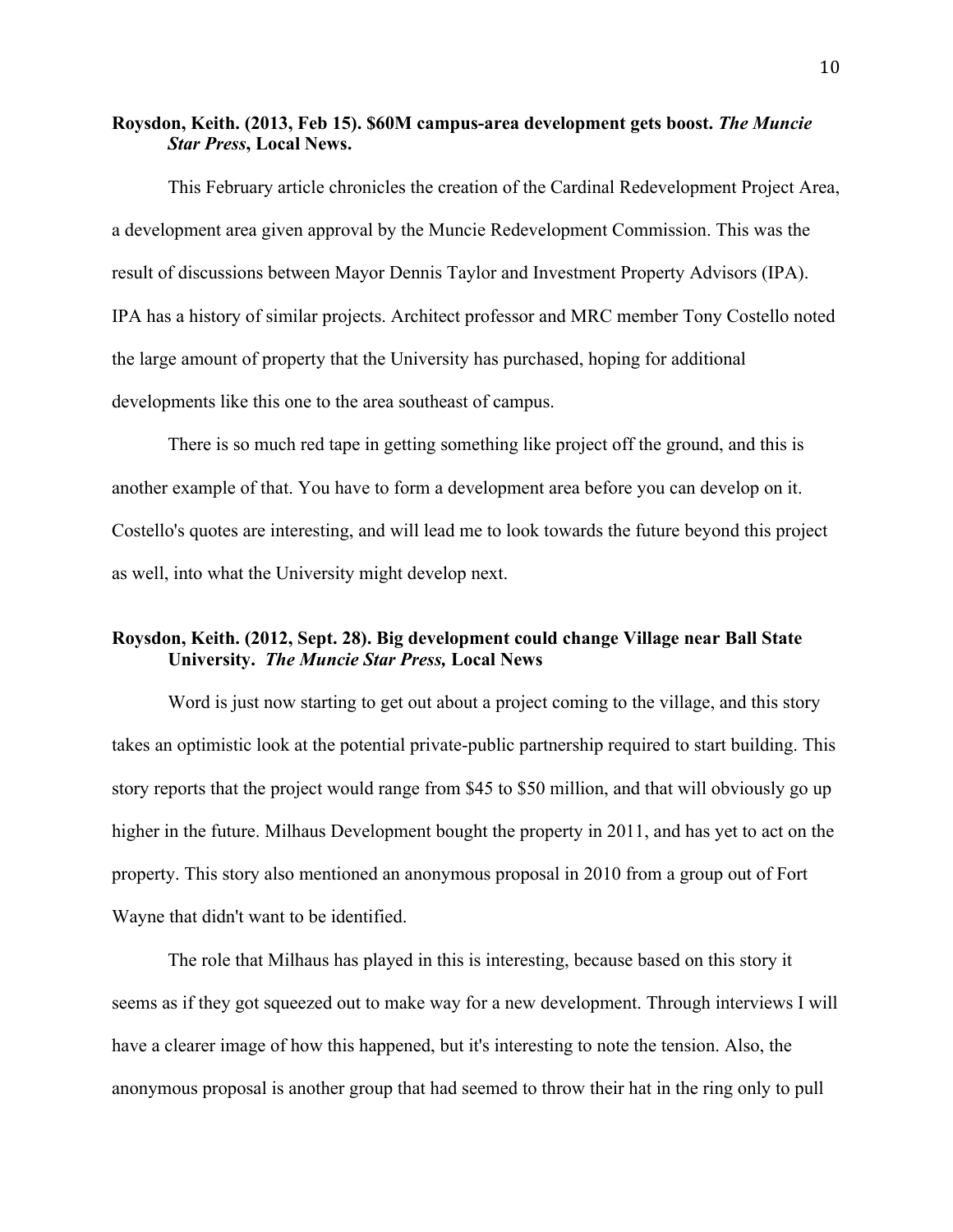out later. I'm wondering how often this has occurred, as investors have seen the area as viable given the location so close to campus.

# **Slabaugh, Seth. (2012, Sept. 6). Ball State University to seize property for hotel-dorm.** *The Muncie Star Press,* **Local News.**

This article reports on the Universities plans to file a lawsuit against Chris Hiatt who owns Hiatt printing in order to buy him out of his place on McKinley in order to building a \$25 million hotel, conference center, restaurants and dormitory for students studying hospitality and food management. In April they offered him \$400,000, which they deemed more than fair. He refused and after negotiations he still has refused to sell his location.

This story doesn't speak directly to the Village project, but it does show a failed attempt by the University to work with the public. I won't talk about this conflict directly because it's more about one man's crusade to stay put, but I will touch on the inability of the University to seize this spot and if that led to them looking at the new Village Project.

# **Slabaugh, Seth. (2012, Aug. 21). 'Walkable' apartments planned near BSU.** *The Muncie Star Press,* **Local News**

Touched on in a later story, this report covers the plans for an 81-unit apartment complex southeast of Ball State intended for employees of Ball State and Ball Memorial Hospital. Brinshore Development hoped to build a similar concept to the one they built in Lafayette, and had purchased a number of land parcels in the hopes of rebuilding new apartment buildings in the place of the houses that are currently there. The goal is to eliminate the need for automobiles for some of the employees of these places, making a more 'walkable' environment. The university has no role in this project as far as this story goes.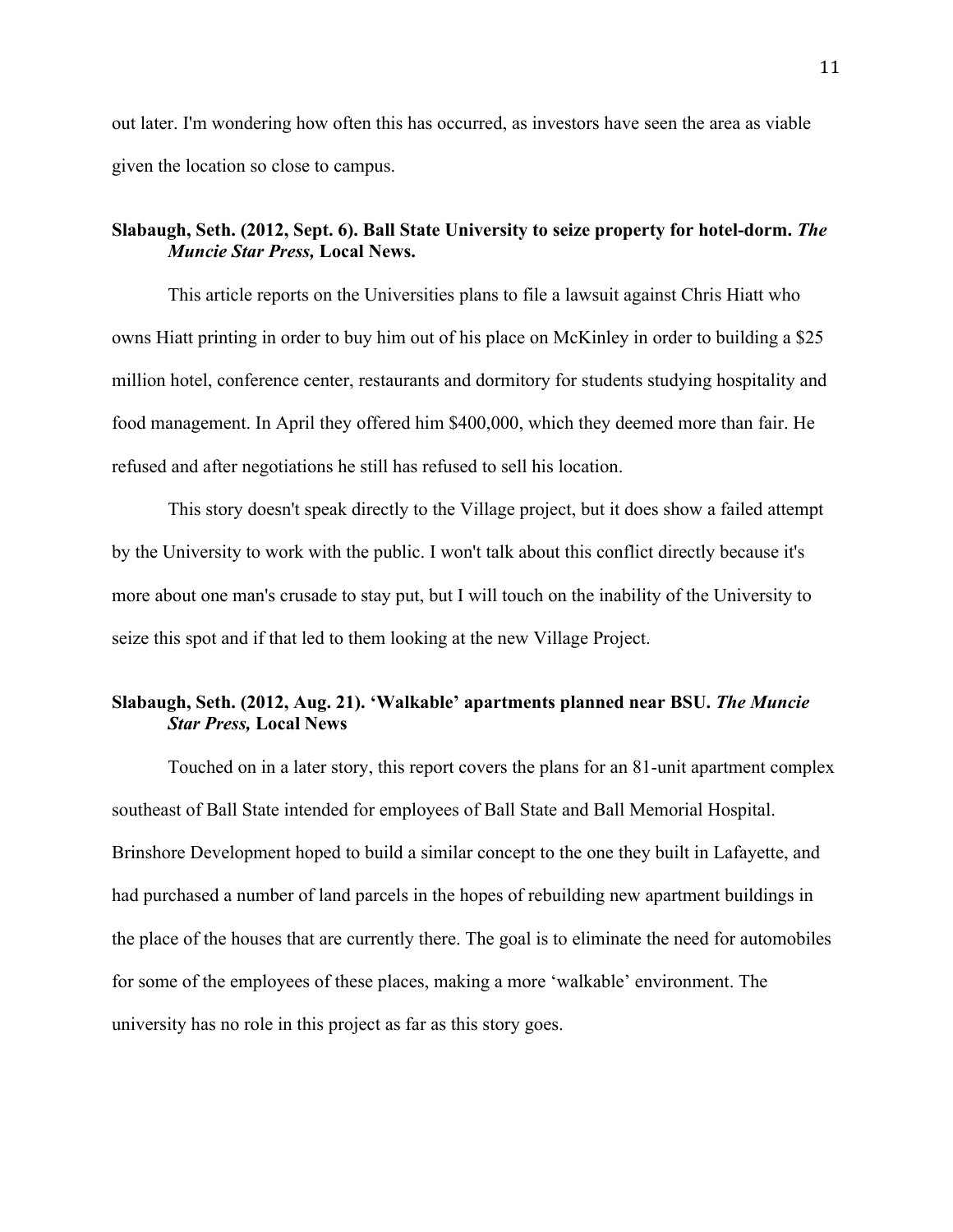I'm curious whether or not this project is still going on, and what that means for the current Village Project. Based on the fact that this was the last time it was reported on, I'm guessing that it died somewhere along the line. I'd like to find out more about it and see what happened and if there are any other ties to the current project.

# **Slabaugh, Seth. (2012, July 31). BSU considers property acquisition.** *The Muncie Star Press,*  **Local News.**

The Ball State Board of Trustees held a meeting open to the public about acquiring the property where the McKinley Commons was slated to go. The story quotes a statement BSU President Jo Ann Gora in April of 2012 where she said that the project is a "significant step by the university to help revitalize The Village retail–residential district." Chris Hiatt refused to budge in the early stages, saying in this story that it "ain't going to happen."

Hiatt was stubborn from the beginning, knowing the University would have to take legal action in order to even come close to getting this property that they ultimately wound up not getting. It's clear that the university wanted to start improving the village, starting with the land that is closest to campus. In the aftermath of that failure they've looked elsewhere.

# **Slabaugh, Seth. (2013, Mar 23). Developers praise Village zoning regs.** *The Muncie Star Press***, Local News.**

The proposed University Village Overlay District has positive support from developers who say that it will raise the standards so that developers won't have to worry what comes after the current Village Project. Brinshore Development who is still planning on developing a 78-unit apartment building in The Village sent a letter saying they welcome such regulations. As of this story, City Council still has to approve the council, which will be come a Village Review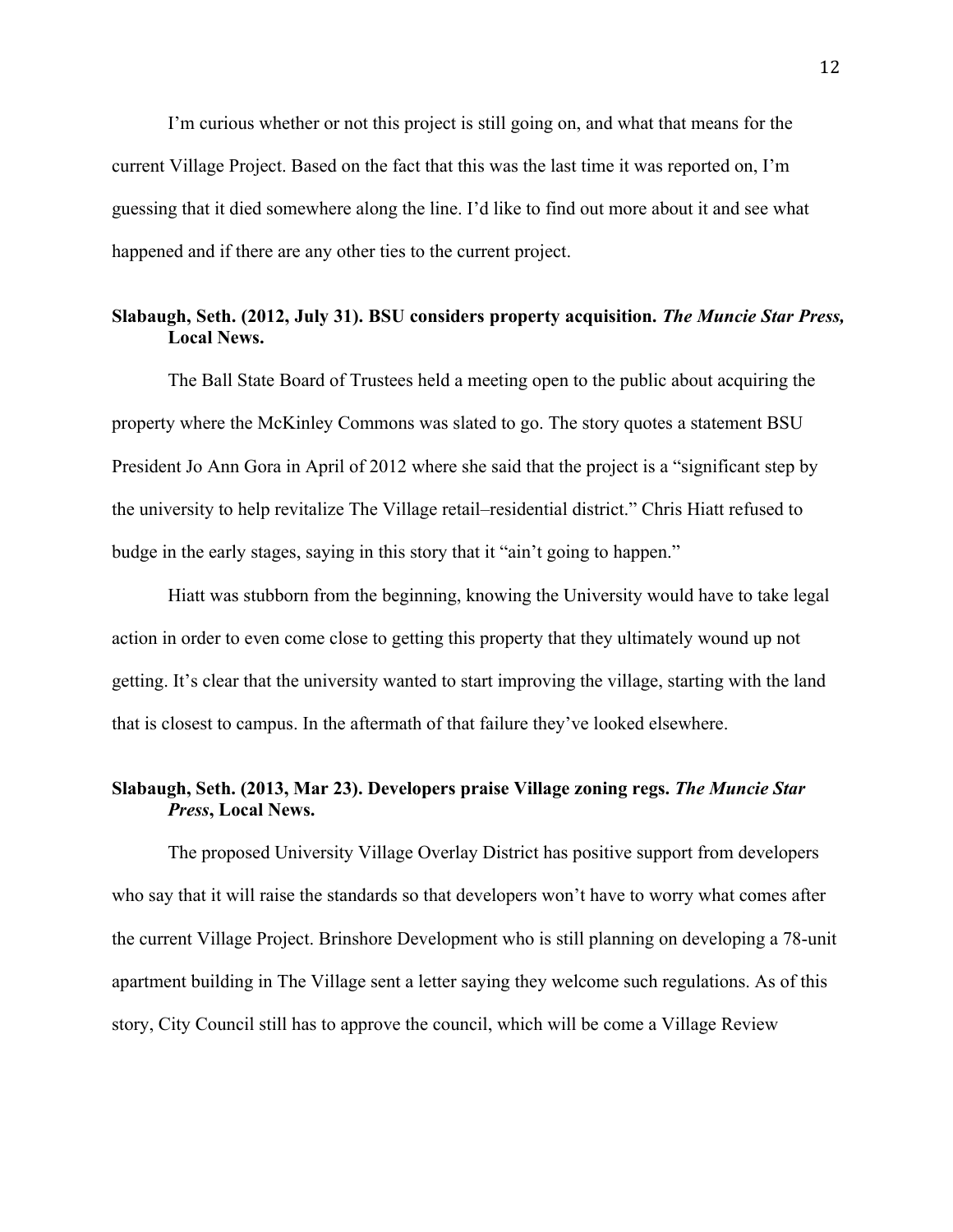Committee. The mayor, Ball State, city council, and the planning commission would appoint five members of the review committee.

The Village Review Committee did indeed get formed, and this shows the early stages of that process. Again there are so many different groups at work here, it will interesting to see how they work together; meaning do they fall in line like dominos or do they all work together at the same time? Also this story confirms that the Brinshore Development project is still a go, though it is unclear what kind of progress is being made on that.

# **Slabaugh, Seth. (2012, Nov 16). Hiatts asked BSU for \$1.25 million.** *The Muncie Star Press***, Local News.**

Dealing more with the controversy over the Hiatt printing store, this article reports that Hiatt responded to the \$400,000 offer by requiring \$1.25 million in order for him to move. His lawyer has made statements showing that he might have leverage because an imminent domain lawsuit wouldn't apply.

This focuses more on the Hiatt controversy and how he asked for an amount of money far above the actual value of the building. There isn't much here about the Village Project, but it does mention the higher-than-traditional vacancy rates in the village due to the stalled redevelopment of University Square. This controversy might serve as motivation for the university to do a quality job on the Village Project, even though it has less to do with their interests.

# **(2012, May 6). Muncie planners say OK to Village Apartments.** *The Muncie Star Press,*  **Local News.**

This brief article reports that the city-county plan commission approved a rezoning petition for the apartment complex proposed by Brinshore Development. Supports of the project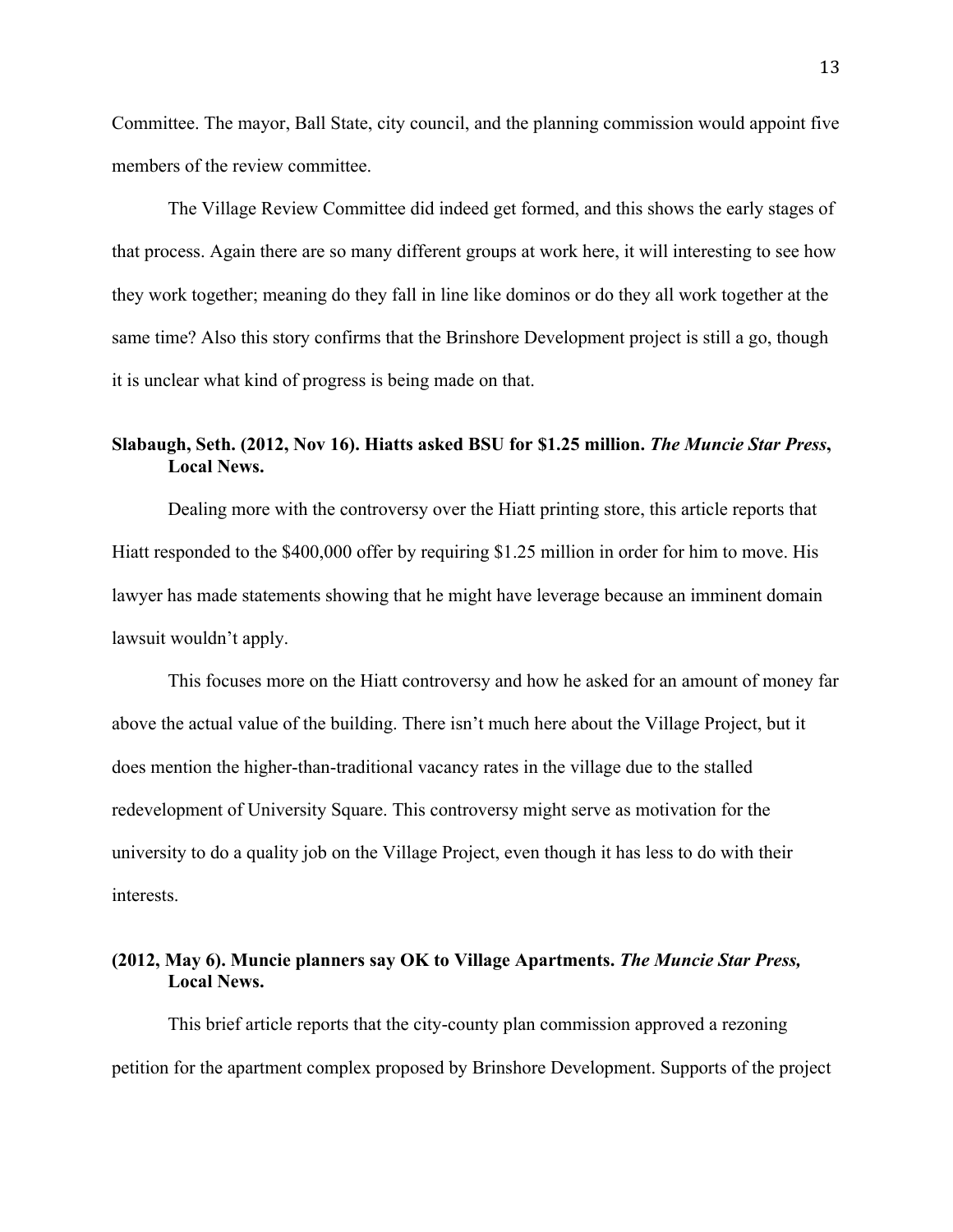included the mayor, the community development department, city historic preservation, Muncie sanitary district, ball state university, Milhaus development, owners of University Square, and a Ball State urban planning professor.

This is more of a brief than an article, but I think the people listed are valuable because it shows many different organizations that are being represented, and there is a good chance all of these people are working on the Village Project as well.

# **(2011, Sept. 25). OUR VIEW: Muncie needs project for affordable apartments.** *The Muncie Star Press***, OPINION.**

In an opinion piece by the *Star Press*, the staff says that Muncie needs affordable living for those who are making less than the city's average income. They mention the setback city planners faced when the city-county plan voted against a proposed 36-unit apartment complex by Brinshore Development. Concerns were raised about the project's location near a bar, drainage and parking.

This is interesting in hindsight because Brinshore are currently working through their project to build roughly twice this amount of apartments. I wonder if the commission gave them some feedback about changes they needed to make, or if Brinshore just submitted a different proposal that met the requirements. It will help illustrate what kind of relationship goes on between the two parties.

# **Slabaugh, Seth. (2012, Aug. 23). Landlords warn apartment developer of flooding risk.** *The Muncie Star Press***, Local News.**

With regards to the Brinshore development story, it got some negative feedback from the public out of fear of the sewage problems that persist south of the Village according to residents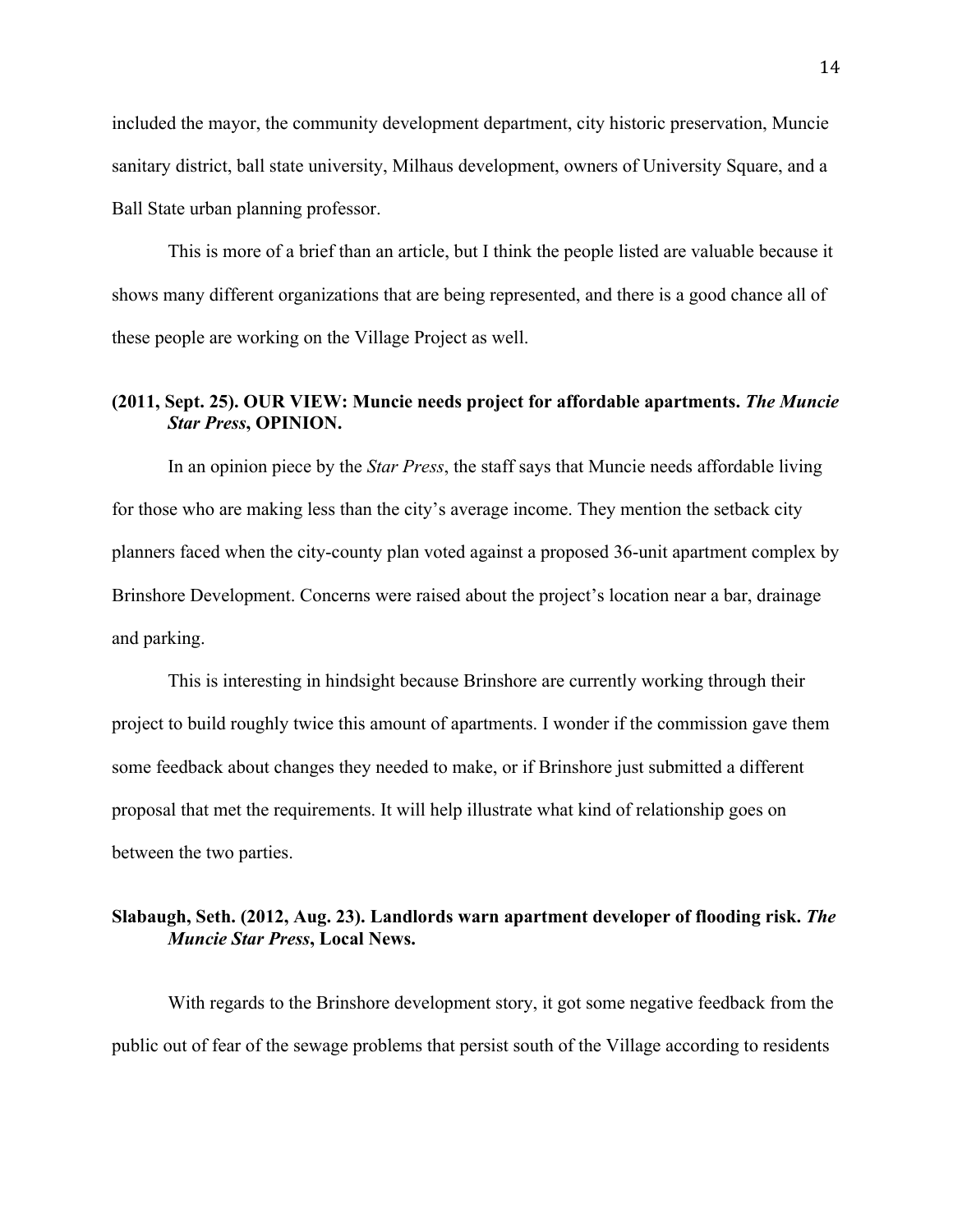and landlords. They are worried that construction of the new apartment complex will cause flooding due to outdated sewer piping that runs under the city.

This is another interesting wrinkle on the macro level, taking a look at the landlords who rent out the houses near these new construction areas. Their worries are fair, but at the same time they only seem to protest when competition comes in. It is interesting that the Muncie Sanitary District plays a role in this, and how they have to communicate to the landlords that these new builders are doing the right things.

### **(2013, July 8). Demolition in Village to begin Tuesday.** *The Muncie Star Press,* **Local News.**

A brief by the *Star Press* reported that demolition was set to begin, and a part of University Avenue would be closed down in order to do the work.

This brief isn't particularly interesting, but I think it is an important time stamp because it sort of signifies when this project officially started in terms of demolition. Obviously this had been in the works for a long time, but public perception changes when they see the physical changes being made.

# **Roysdon, Keith. (2013, July 10). Big campus-area project begins with demolition.** *The Muncie Star Press***, Local News.**

In a more filled-in story regarding the demolition of University Square, the new apartments that will replace it are covered. Four stories of apartments and ground-floor storefront are set to be built around a six-floor city-owned parking garage. Another, smaller, building will go up across Dill Street.

This article still includes the pool on top of the parking garage. It will be interesting to chronicle the inception of this idea as well as the downfall, because it was one of the more radical ideas included in this project that was sure to draw students' attention.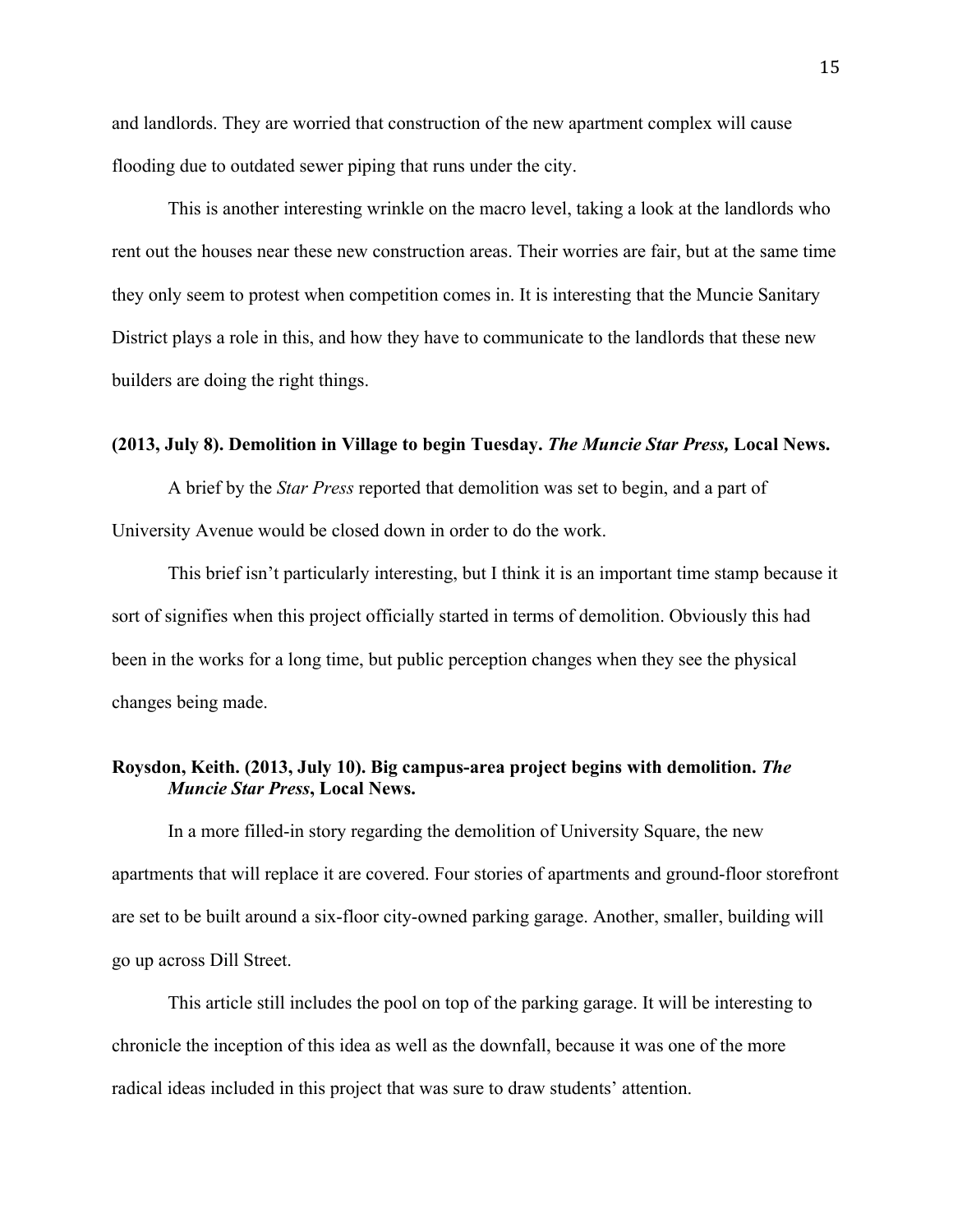## **Roysdon, Keith. (2013, July 4). Bar, restaurant get liquor license transfers.** *The Muncie Star Press***, Local News.**

Dill Street Bar and Grill was granted the transfer of their beer, wine and liquor license to its new location in what was formerly CBX bookstore. The story also reports on owner Phil Willis's plans to include a kitchen in the new bar.

Dill Street is one of the few businesses that are directly affected by the new construction, and so far in the reports it doesn't seem like the owner has had too many problems with the construction that has forced him to move. This could largely be because his previous building was in poor condition and this gave him a reason to finally make the move, but it will be interesting to hear his thoughts on the new developments given that is a small business owner that is in the wake of these larger organizations making moves.

## **(2000, Oct. 22). Improving the Village.** *The Muncie Star Press***, pp. D2**

In a story from 2000, the paper covers Jerry Wise and the beginning of his attempt to revitalize the village in many of the same ways that McGalliard has become changed. Wise organized and funded a University-Village Area Development Plan. This plan included future BSU academic buildings, retail construction, parking garages, new and updated housing, park areas and other improvements.

Through chronicling these stories, it is clear that the village has not only become an eye sore over the course of multiple decades, but it also has been the subject of multiple failed attempts to renovate. Wise has been a part of the development community for a long time, and it will be important to talk to him about why he thinks these things have failed over the years and what IPA has done differently in order to get this thing going. Maybe it is the intervention of the university.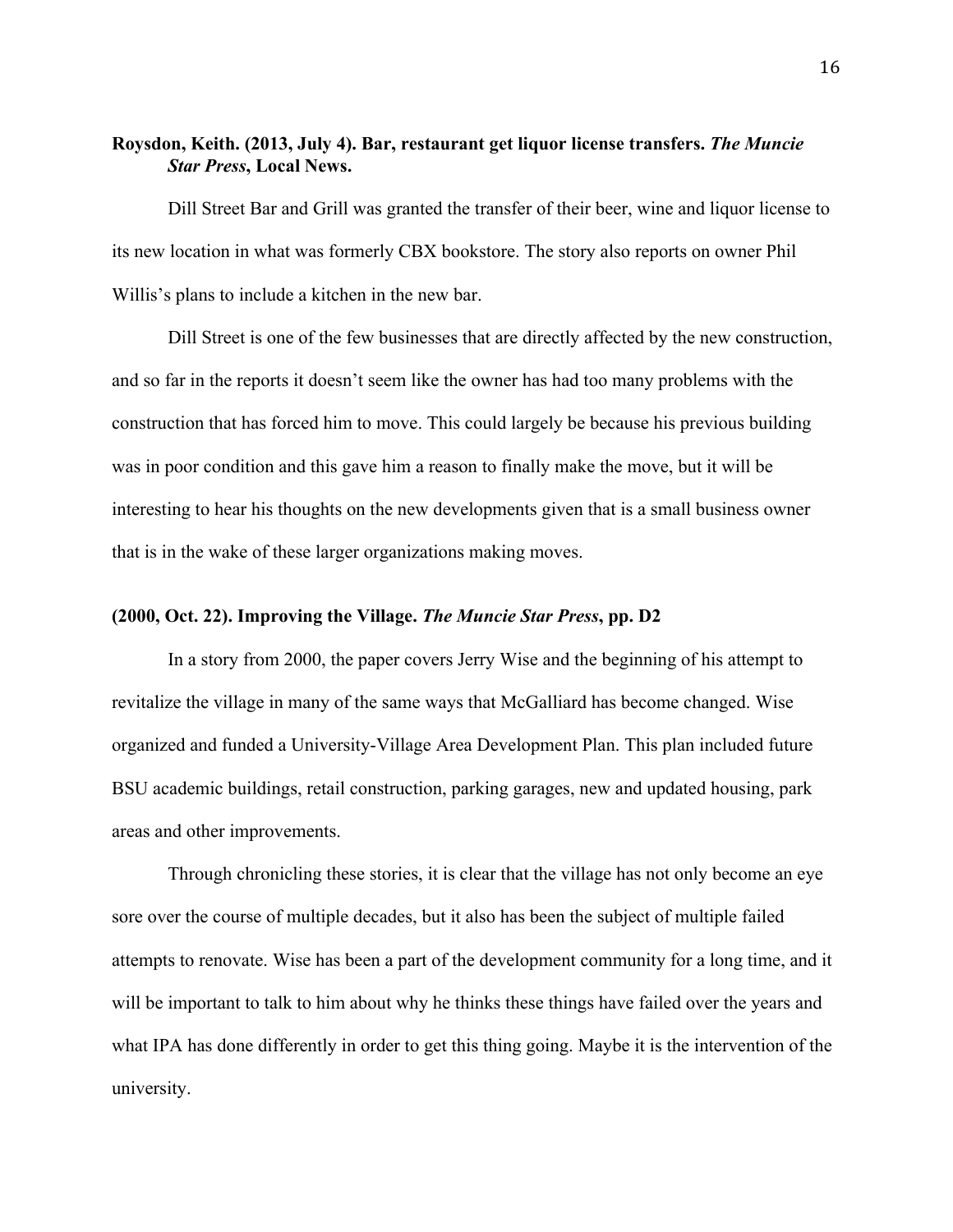## **Slabaugh, Seth. (2013, Feb. 22). Higher standards proposed for the Village.** *The Muncie Star Press***, Local News.**

In an effort to take full advantage of the redevelopment of the Village, city planners hope to create a University Village Overlay District that will raise the standards of design for the square area southeast of Ball State's campus that stretches to the river. This area covers all three projects that have been tried or are in the process of getting built: the McKinley Commons, the Brinshore apartment complex, and the Village Project. The six guiding principles of this district would be: identity, connectivity to BSU and the community, walkability/bikability, sustainability, comprehensive, and vibrant commercial core.

The Village Taskforce and the Village Overlay District are two good examples of the theme for my story: a city and a large organization, in this case a university, working together in order to improve the community at large. It is likely that the many failed attempts to build in the Village have led to these ground rules being put in place, as well as influence from the university.

# **Riley, Larry. (2000, Nov 26). Muncie and university: one, but too separable.** *The Muncie Star Press***, pp. D1**

In an editorial from a Ball State professor, Larry Riley talks about the disconnect between the city of Muncie and Ball State University, and how the onus is on the university to reach across the table and help out more than they have. Students don't cross the bridge and those on the south side don't come to campus at all, according to this story, and the university should do more for the city than employ its people.

This disconnect is something I will touch on in my story, and how that relationship has changed since this was published in 2000. The Village project is very much a joint effort, and it